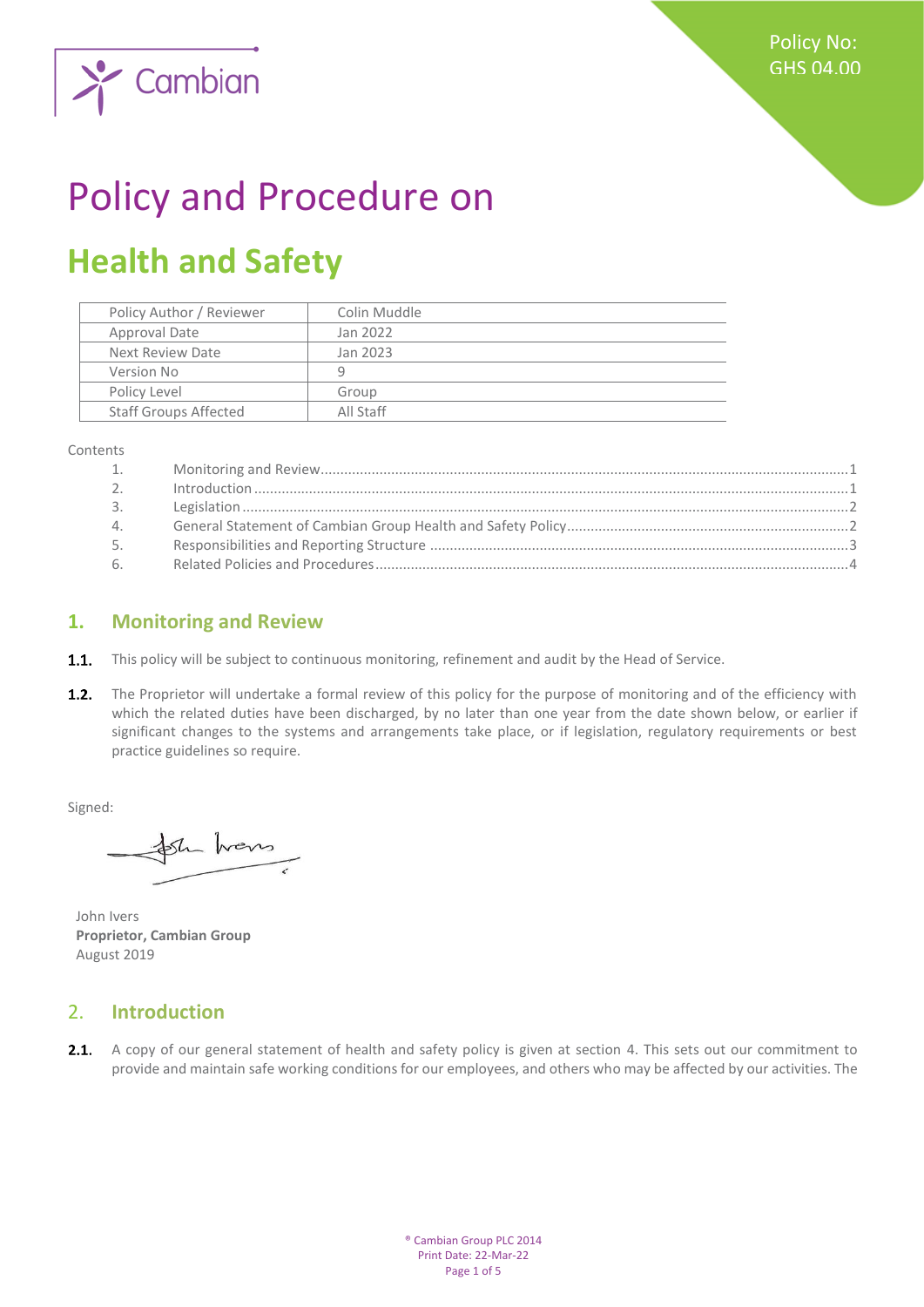

Policy No: GHS 04.00

objectives and implications of this statement are communicated to our employees, initially through our induction process and subsequently through the online training programme and the contents of this policy.

- $2.2.$ Individual senior level responsibilities and reporting arrangements are detailed at section 5.
- $2.3.$ This policy is supported by our health and safety management system which details our arrangements for the effective management of our significant risks and exposures. This includes detailed policies and procedures, process for assessing risk, and our arrangements for emergencies, fire and first aid etc. These are listed at section 6.

#### <span id="page-1-0"></span>**3. Legislation**

- $3.1.$ The purpose of this policy is to ensure that, as far as reasonably practicable, the safety of all employees, individuals in our care, visitors and any other individuals who may be affected by our activities is safeguarded through compliance with relevant health and safety legislation including:
	- Control of Asbestos Regulations 2012
	- Control of Substances Hazardous to Health Regulations 2002
	- Electricity at Work Regulations 1989
	- Equality Act 2010
	- Gas Safety (Installation and Use) Regulations 1994 and 1998
	- Health and Safety (Display Screen Equipment) Regulations 1992
	- Health and Safety (First Aid) Regulations 1991
	- Health and Safety (Safety Signs and Safety Signals) Regulations 1996
	- Health and Safety at Work etc. Act 1974
	- Management of Health and Safety at Work Regulations 1999
	- Manual Handling Operations Regulations 1992
	- Personal Protective Equipment at Work Regulations 1992
	- Regulatory Reform (Fire Safety) Order 2005
	- Reporting of Injuries, Diseases and Dangerous Occurrences Regulations 2013,
	- Work at Height Regulations 2005
	- Workplace (Health, Safety and Welfare) Regulations 1992

#### <span id="page-1-1"></span>4. General Statement of Cambian Group Health and Safety Policy

- $4.1.$ It is our policy to ensure, so far as is reasonably practicable, the safety of all employees and any other persons who may be directly affected by the activities of the Company.
- $4.2.$ So far as is reasonably practicable, Cambian Group will also:
	- Aim to achieve compliance with legal requirements through good occupational health and safety performance.
	- Provide adequate resources to implement this policy.
	- Establish and maintain a safe and healthy working environment.
	- Ensure that significant risks arising from work activities under our control are eliminated or adequately controlled.
	- Develop and implement appropriate occupational health and safety procedures, and safe working practices.
	- Include the management of health and safety as a specific responsibility of registered managers/heads/principals at all levels.
	- Ensure this policy is understood and implemented throughout the organisation.
	- Involve employees in health and safety decisions through consultation and co-operation.
	- Maintain workplaces under our control in a condition that is safe and without risk to health.
	- Regularly review compliance with the policy and the management system that support it.

Version: 9 9 | ® Cambian Group PLC 2014 | Approved by: Colin Muddle<br>Next Review Date: Ian 2023 Policy Name: Health and Safety | Date: Ian 2022 Next Review Date: Jan 2023 | Policy Name: Health and Safety | Date: Jan 2022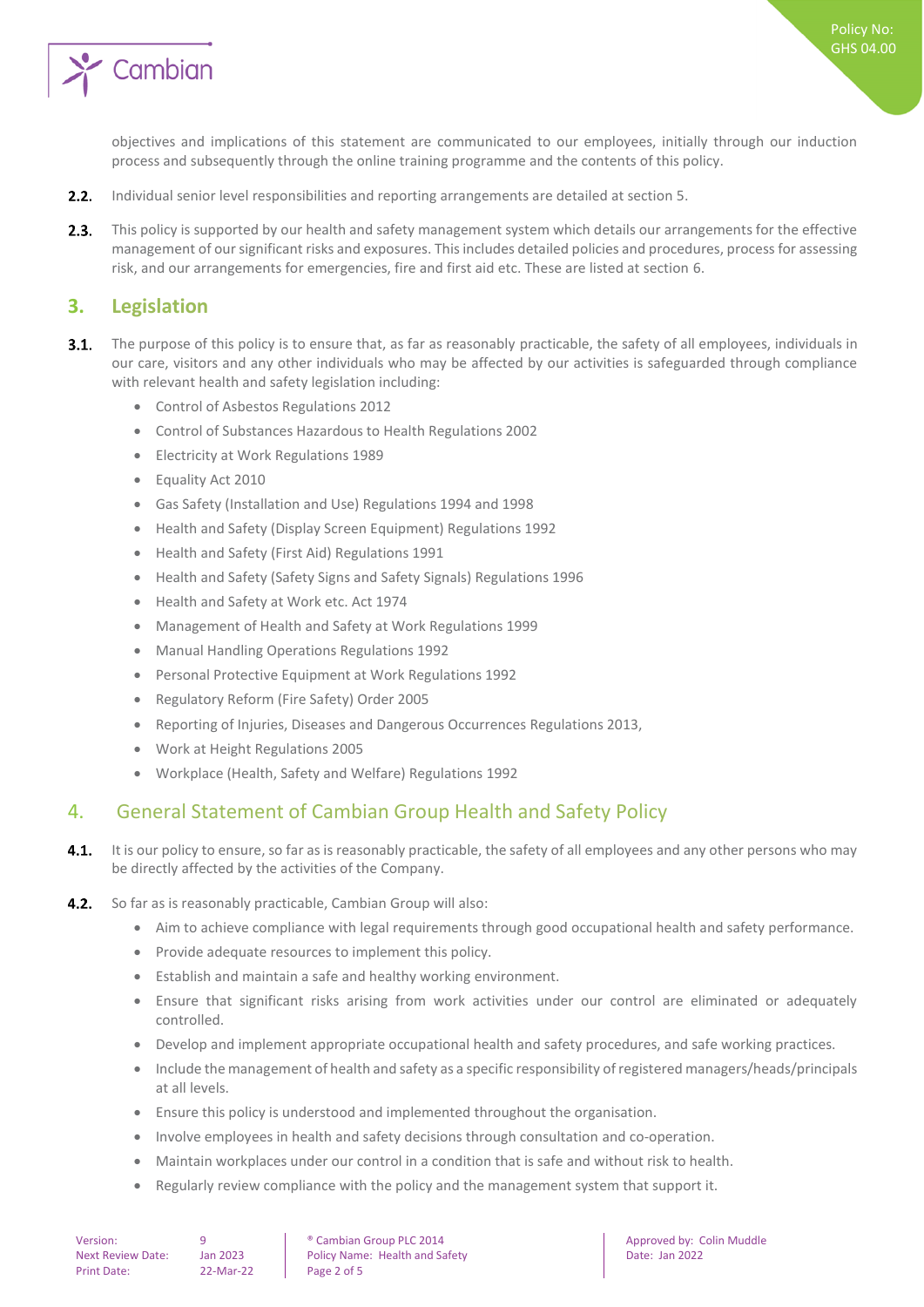

### <span id="page-2-0"></span>5. Responsibilities and Reporting Structure

- $5.1.$ To meet the objectives of our health and safety policy we have clearly defined senior level responsibilities for the management of health and safety. These are summarised in the following organogram.
- $5.2.$ This hierarchy does not necessarily represent the organisation for other business activities.
- $5.3.$ The Chief Operating Officer has ultimate responsibility for the formulation and implementation of the company's health and safety policy, and in particular for:
	- Ensuring that the necessary arrangements are in place for managing health and safety effectively, and that senior managers are accountable for health and safety.
	- Considering health and safety during the planning and implementation of business strategy.
	- Ensuring there are sufficient resources for meeting the objectives of the health and safety policy.
	- Including health and safety on the agenda of Board meetings and senior executive meetings.
	- Ensuring arrangements are in place to monitor and review health and safety performance across the company, including accidents and incidents; and ensuring that the necessary amendments are made to relevant policies, procedures and processes.
	- Periodically reviewing the objectives of the health and safety policy.
- 54 Specific overall responsibility for the management of our health and safety programme on a day to day basis has been assigned to the Caretech Group Compliance and Regulation Director supported as appropriate by the Chief Operating Officer, Director of Facilities Maintenance and Group Clinical Lead . This includes:
	- Ensuring that the objectives of health and safety policy are implemented.
	- Ensuring that health and safety is considered prior to the implementation of new processes.
	- Ensuring that suitable policies and procedures are provided and implemented to meet the objectives of the health and safety policy.
	- Ensuring that there is a training policy in place so that employees are competent for their respective roles and their health and safety responsibilities.
	- Ensuring that arrangements are in place for the elimination or control of risks in relation to health and safety.
	- Ensuring suitable emergency arrangements are in place in relation to fire, accidents and first aid.
	- Ensuring suitable controls are in place for the effective management of contractors.
	- Ensure that reports, recommendations and notices issued by enforcement authorities, external auditors, and other relevant parties are evaluated and actioned within allocated timescales.
	- Ensuring that contractors are competent for the work they carry out and operate to an effective permit to work system where applicable.
	- Monitoring performance in relation to health and safety and reporting to the Chief Operating Officer on progress against the objectives of the health and safety policy.
	- Reviewing accidents and other incidents in relation to health and safety and reporting to the Chief Operating Officer on the outcome of these investigations.
	- Ensuring that all the essential elements of the health and safety system are implemented, monitored and reviewed.
- $5.5.$ Day to day responsibility for the management of health and safety at individual locations is delegated to School Heads/Principals and Registered Managers of each individual location. This includes:
	- Ensuring risk assessments are completed and reviewed for all significant work activities and the results of these assessments are implemented and communicated to employees.
	- Ensuring that the arrangements for fire, first aid, accidents and emergencies are implemented.
	- Ensuring that accident and incidents have been reported, recorded, notified and investigated as appropriate, and records are maintained.
	- Monitor health and safety standards on site at regular intervals and ensure remedial action is implemented.

| Version:          |  |  |  |
|-------------------|--|--|--|
| Next Review Date: |  |  |  |
| Print Date:       |  |  |  |

 $P^2$ -Mar-22 Page 3 of 5

9 **8 Cambian Group PLC 2014 Approved by: Colin Muddle** Jan 2023 Policy Name: Health and Safety **Date: Jan 2022**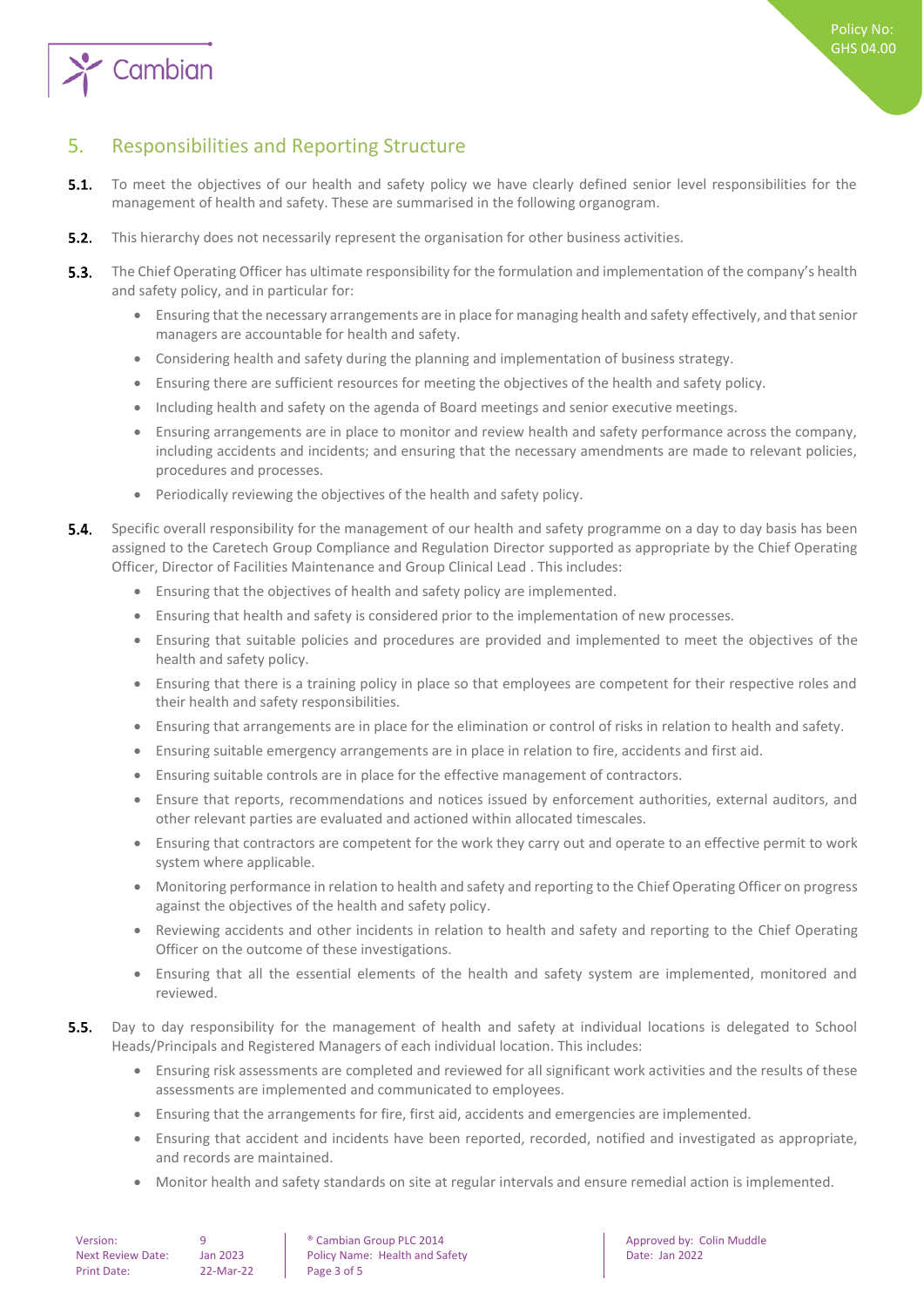

- Ensuring that employees receive adequate training, information, instruction and supervision to discharge to their specific health and safety responsibilities.
- Promptly informing the Group Compliance and Regulation Director of any significant health and safety failure.
- Providing the Group Compliance and Regulation Director with regular reports on health and safety performance.
- Ensuring that local health and safety records and documentation are complete and are systematically stored.
- $5.6.$ Health and safety performance is reviewed locally on a monthly basis against defined key point indicators.
- $5.7.$ Health and safety risks are reviewed at a corporate level at the Quarterly Care Quality Committee.
- <span id="page-3-0"></span> $5.8.$ Summary data is then submitted for review at the PLC Board.

#### 6. Related Policies and Procedures

6.1. GHS 04.01 Accidents/Incidents

| 6.2. | GHS 04.02              | Asbestos                                  |
|------|------------------------|-------------------------------------------|
|      | <b>6.3.</b> GHS 04.03  | Checklists                                |
|      | 6.4. GHS 04.04         | Consultation                              |
|      | <b>6.5.</b> GHS 04.05  | Contractors                               |
|      | <b>6.6.</b> GHS 04.06  | Control of Substances Hazardous to Health |
|      | <b>6.7.</b> GHS 04.07  | <b>Disability Discrimination</b>          |
|      | <b>6.8.</b> GHS 04.08  | Display Screen Equipment                  |
|      | <b>6.9.</b> GHS 04.09  | <b>Fire Safety</b>                        |
|      | 6.10. GHS 04.10        | First Aid                                 |
|      | 6.11. GHS 04.11        | Gas Safety                                |
|      | 6.12. GHS 04.12        | Lone Working                              |
|      | <b>6.13.</b> GHS 04.13 | <b>Manual Handling</b>                    |
|      | <b>6.14.</b> GHS 04.14 | Medical Oxygen                            |
|      | <b>6.15.</b> GHS 04.15 | New and Expectant Mothers                 |
|      | 6.16. GHS 04.16        | Permit to Work                            |
|      | 6.17. GHS 04.17        | Personal Protective Equipment (PPE)       |
|      | <b>6.18.</b> GHS 04.18 | <b>Risk Assessments</b>                   |
|      | <b>6.19.</b> GHS 04.19 | Slips and Trips                           |
|      | 6.20. GHS 04.20        | <b>Statutory Inspection</b>               |
|      | 6.21. GHS 04.21        | Water Safety                              |
|      | <b>6.22.</b> GHS 04.22 | Work at Height                            |
|      | 6.23. GHS 04.23        | Workplace Safety                          |